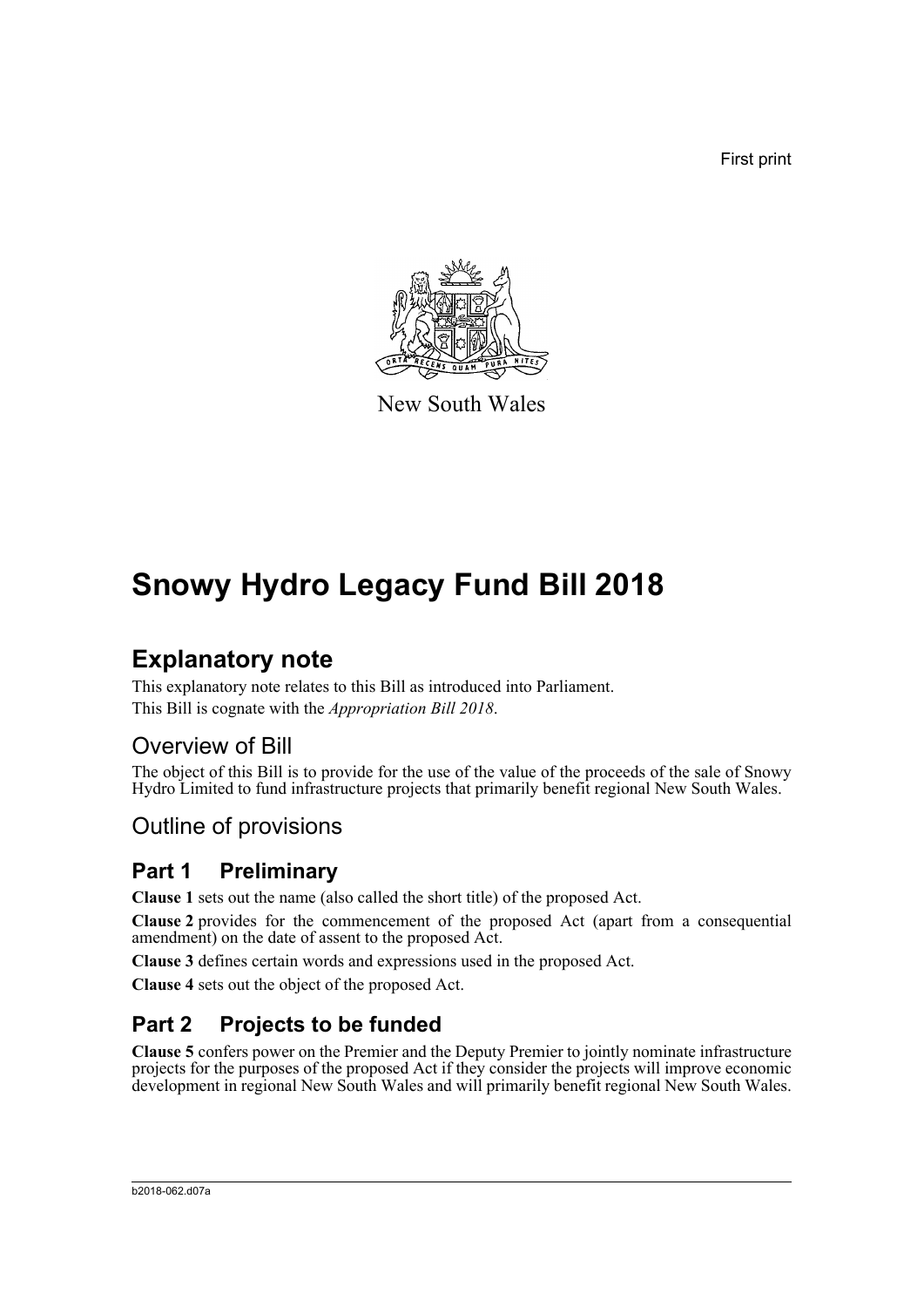**Clause 6** requires a project jointly nominated by the Premier and Deputy Premier to be approved by the Treasurer (an *approved regional infrastructure project*) before it can be funded under the proposed Act.

## **Part 3 Snowy Hydro Legacy Fund**

**Clause 7** establishes the Snowy Hydro Legacy Fund (the *Fund*) in the Special Deposits Account in the Consolidated Fund.

**Clause 8** provides that the purpose of the Fund is to improve economic development in regional New South Wales and, for that purpose, to fund infrastructure projects that primarily benefit regional New South Wales. The clause also sets out the intention of Parliament that total payments from the Fund will be equivalent to the value of the proceeds of sale of the State's interest in Snowy Hydro Limited.

**Clause 9** provides for money appropriated for the purposes of the Fund or for the purposes of funding an approved regional infrastructure project (whether appropriated before or after the commencement of the proposed Act) and other money appropriated for general purposes to be paid into the Fund. Other money directed or authorised to be paid into the Fund under the proposed Act or any other Act or law may also be paid into the Fund.

**Clause 10** enables money to be paid from the Fund to fund all or any part of the cost of an approved regional infrastructure project and for administrative expenses of the Fund, or as directed or authorised to be paid from the Fund under the proposed Act or any other Act or law.

**Clause 11** sets out the manner in which money in the Fund may be invested.

## **Part 4 Miscellaneous**

**Clause 12** enables the Premier, the Deputy Premier and the Treasurer to delegate their functions under the proposed Act to the head of, or a person employed in, a Public Service agency.

**Clause 13** requires the Treasurer to publish information annually detailing payments from the Fund.

**Clause 14** provides that the proposed Act will bind the Crown.

**Clause 15** enables the Governor to make regulations for the purposes of the proposed Act.

**Clause 16** substitutes the provision of the proposed Act dealing with investment of the Fund as a result of provisions relating to investment being included in the *Government Sector Finance Act 2018* and makes other amendments resulting from that Act's commencement. The amendments will commence on the commencement of the relevant provisions of that Act.

## **Schedule 1 Savings, transitional and other provisions**

**Schedule 1** enables the making of regulations containing savings and transitional provisions consequent on the enactment of the proposed Act.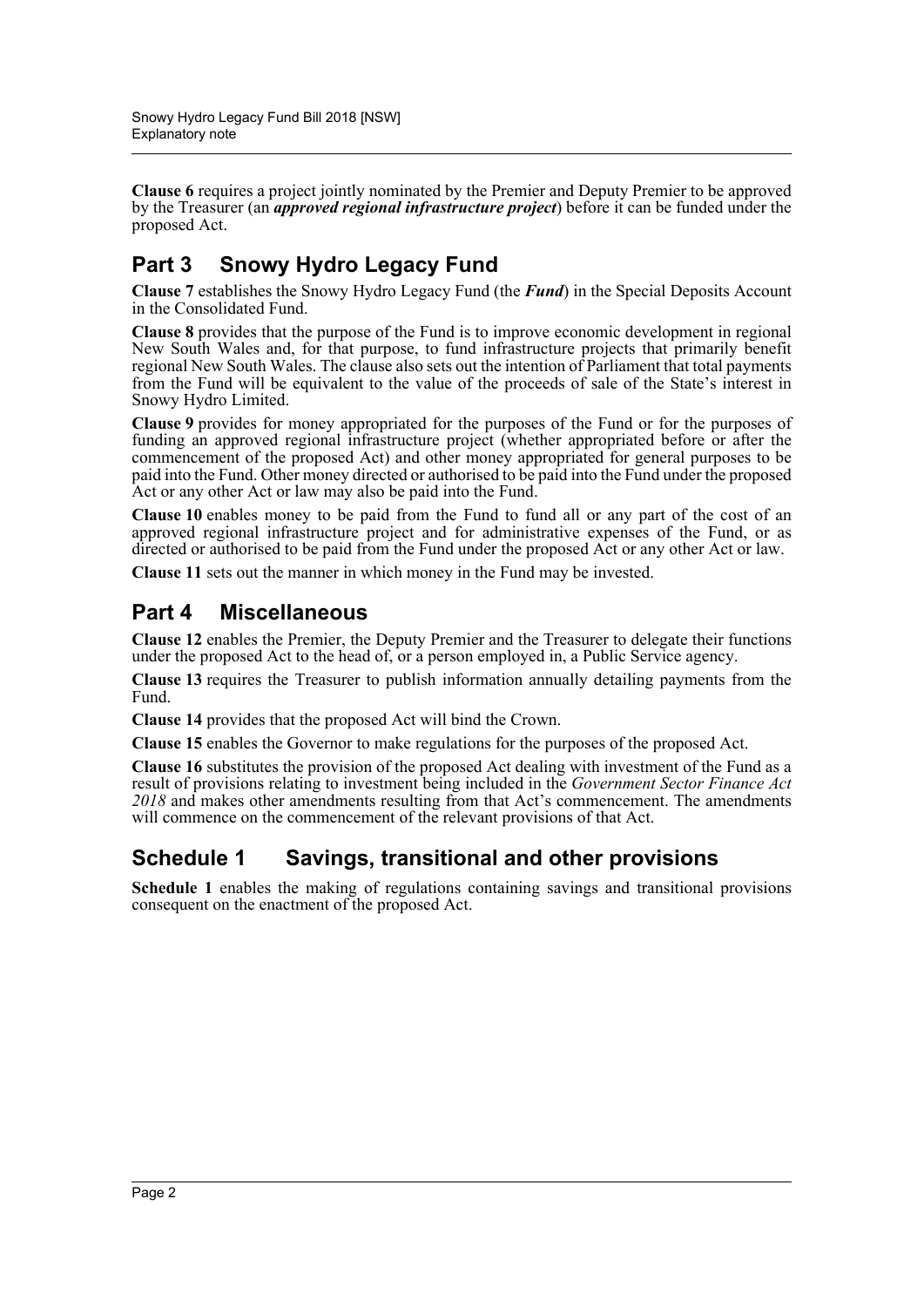First print



New South Wales

# **Snowy Hydro Legacy Fund Bill 2018**

## **Contents**

|        |                                |                                                                            | Page           |  |
|--------|--------------------------------|----------------------------------------------------------------------------|----------------|--|
| Part 1 | <b>Preliminary</b>             |                                                                            |                |  |
|        | 1                              | Name of Act                                                                | $\overline{2}$ |  |
|        | 2                              | Commencement                                                               | $\overline{2}$ |  |
|        | 3                              | <b>Definitions</b>                                                         | $\overline{2}$ |  |
|        | 4                              | Object of Act                                                              | $\overline{2}$ |  |
| Part 2 |                                | <b>Projects to be funded</b>                                               |                |  |
|        | 5                              | Premier and Deputy Premier may jointly nominate infrastructure<br>projects | 3              |  |
|        | 6                              | Treasurer to approve funding                                               | 3              |  |
| Part 3 | <b>Snowy Hydro Legacy Fund</b> |                                                                            |                |  |
|        | 7                              | Establishment of Snowy Hydro Legacy Fund                                   | 4              |  |
|        | 8                              | Purpose of Snowy Hydro Legacy Fund                                         | 4              |  |
|        | 9                              | Payments into Snowy Hydro Legacy Fund                                      | 4              |  |
|        | 10                             | Payments from Snowy Hydro Legacy Fund                                      | 4              |  |
|        | 11                             | Investment of money in Fund                                                | 4              |  |
| Part 4 | <b>Miscellaneous</b>           |                                                                            |                |  |
|        | 12                             | Delegation                                                                 | 5              |  |
|        | 13                             | Annual report relating to Fund                                             | 5              |  |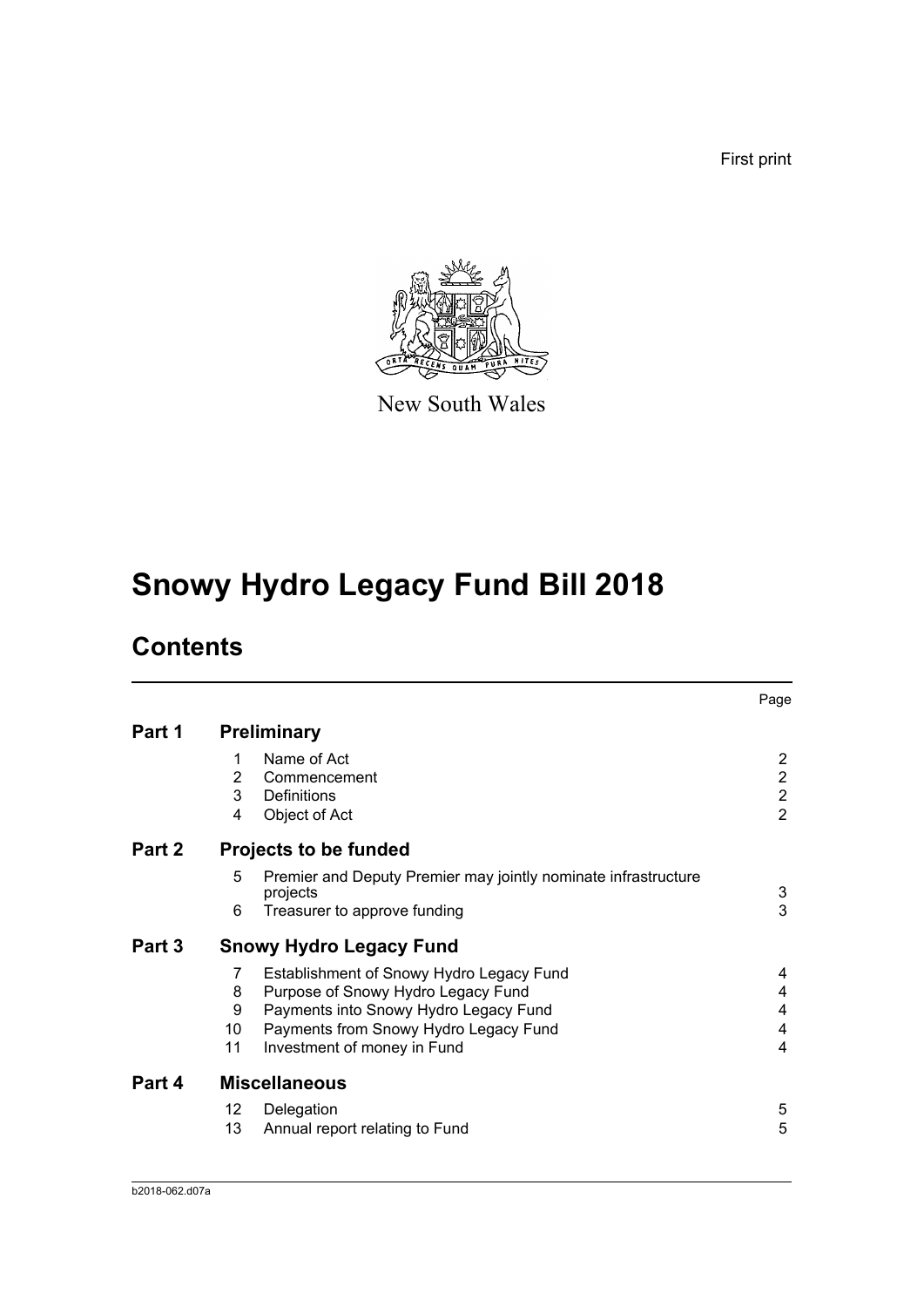|                   |    |                                                                                                           | Page |
|-------------------|----|-----------------------------------------------------------------------------------------------------------|------|
|                   | 14 | Act to bind Crown                                                                                         | 5    |
|                   | 15 | Regulations                                                                                               | 5    |
|                   | 16 | Amendment of this Act consequent on commencement of Division 6.4<br>of Government Sector Finance Act 2018 | 5    |
| <b>Schedule 1</b> |    | Savings, transitional and other provisions                                                                |      |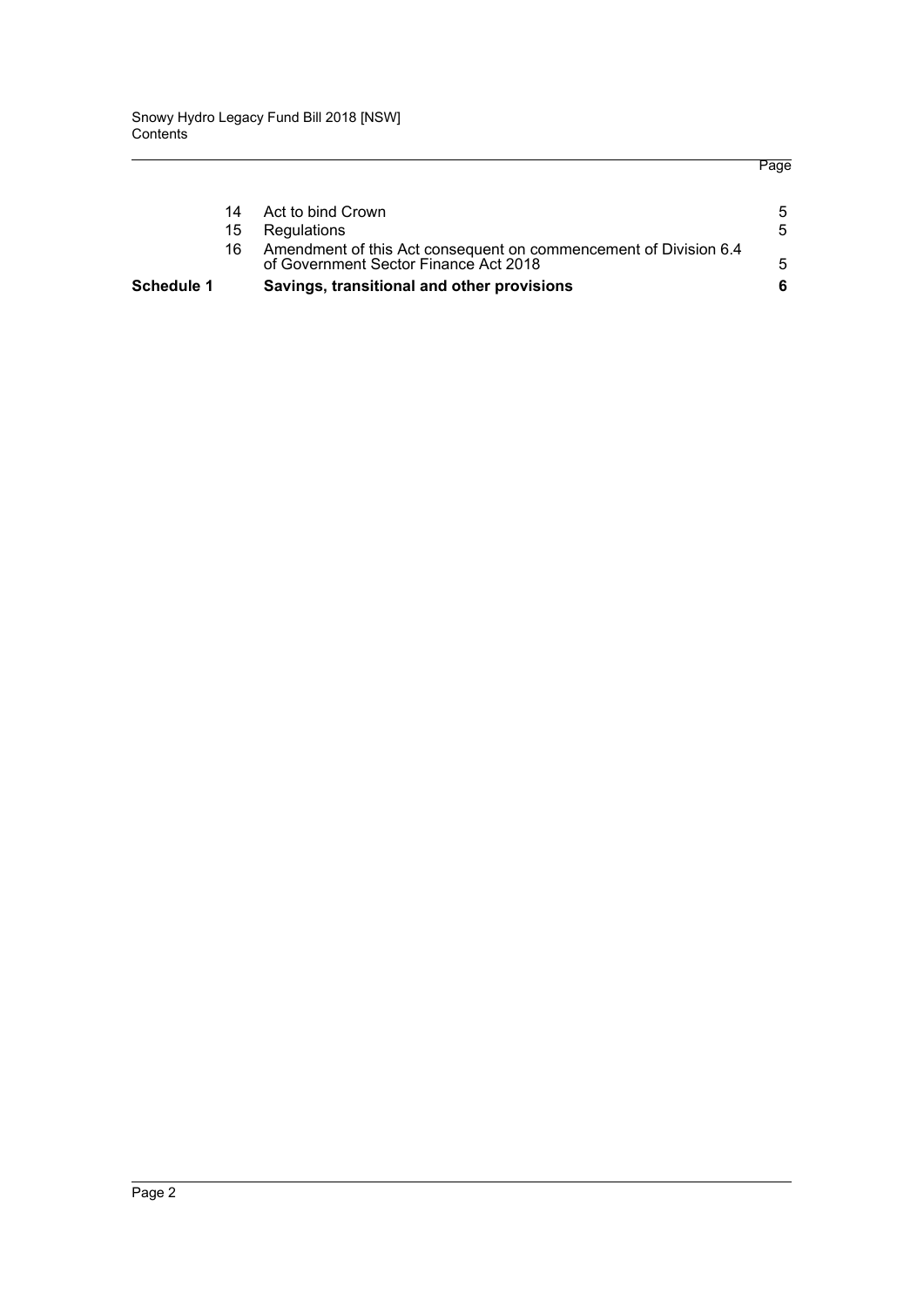

New South Wales

# **Snowy Hydro Legacy Fund Bill 2018**

No , 2018

#### **A Bill for**

An Act to make provision with respect to the use of the proceeds of sale of Snowy Hydro Limited to fund infrastructure to benefit regional New South Wales.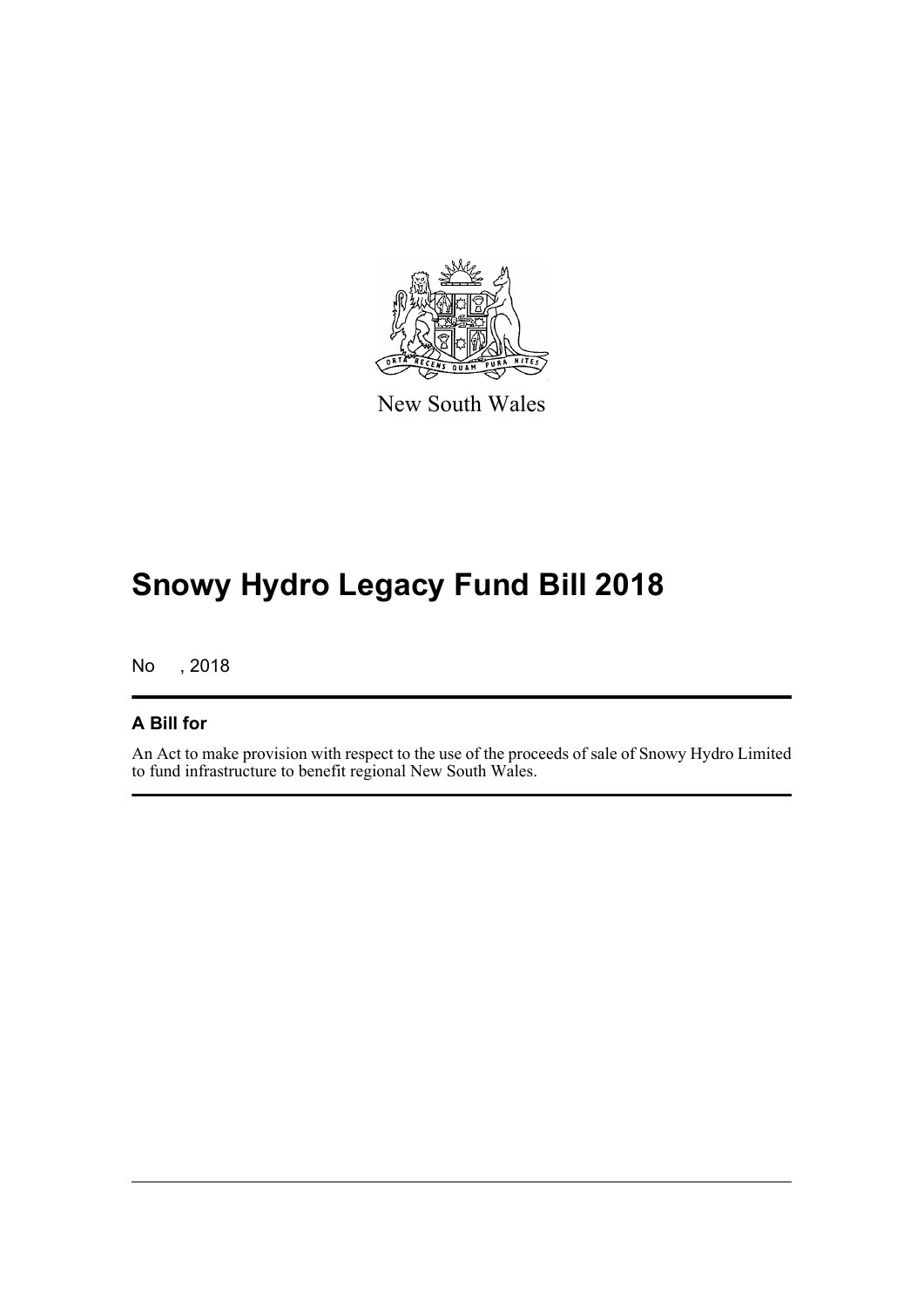<span id="page-5-4"></span><span id="page-5-3"></span><span id="page-5-2"></span><span id="page-5-1"></span><span id="page-5-0"></span>

| Part 1 |     |                                                                                                                                                                                                                            |                     |  |
|--------|-----|----------------------------------------------------------------------------------------------------------------------------------------------------------------------------------------------------------------------------|---------------------|--|
|        |     | <b>Preliminary</b>                                                                                                                                                                                                         | 2                   |  |
| 1      |     | <b>Name of Act</b>                                                                                                                                                                                                         |                     |  |
|        |     | This Act is the <i>Snowy Hydro Legacy Fund Act 2018</i> .                                                                                                                                                                  | 4                   |  |
| 2      |     | <b>Commencement</b>                                                                                                                                                                                                        |                     |  |
|        | (1) | This Act commences on the date of assent to this Act, except as provided by<br>subsection $(2)$ .                                                                                                                          | 6<br>$\overline{7}$ |  |
|        | (2) | Section 16 commences on the commencement of Division 6.4 of the Government<br>Sector Finance Act 2018.                                                                                                                     | 8<br>9              |  |
| 3      |     | <b>Definitions</b>                                                                                                                                                                                                         |                     |  |
|        | (1) | In this Act:                                                                                                                                                                                                               | 11                  |  |
|        |     | <i>approved regional infrastructure project</i> means a nominated regional infrastructure<br>project approved by the Treasurer under section 6.                                                                            | 12<br>13            |  |
|        |     | <i>function</i> includes a power, authority or duty, and <i>exercise</i> a function includes<br>perform a duty.                                                                                                            | 14<br>15            |  |
|        |     | <i>funding</i> , in relation to a project, includes a reference to funding the planning,<br>selection, implementation and delivery of the project.                                                                         | 16<br>17            |  |
|        |     | nominated regional infrastructure project means an infrastructure project jointly<br>nominated by the Premier and the Deputy Premier under section 5.                                                                      | 18<br>19            |  |
|        |     | <b>PFA authority</b> means an authority within the meaning of the <i>Public Finance and</i><br>Audit Act 1983.                                                                                                             | 20<br>21            |  |
|        |     | <b>Public Service agency</b> means a Public Service agency within the meaning of the<br>Government Sector Employment Act 2013.                                                                                             | 22<br>23            |  |
|        |     | <i>regional New South Wales</i> means any part of New South Wales that is outside the<br>metropolitan areas of Sydney, Newcastle and Wollongong.                                                                           | 24<br>25            |  |
|        |     | the Fund means the Snowy Hydro Legacy Fund established under section 7.                                                                                                                                                    | 26                  |  |
|        |     | Note. The Interpretation Act 1987 contains definitions and other provisions that affect the<br>interpretation and application of this Act.                                                                                 | 27<br>28            |  |
|        | (2) | Notes included in this Act do not form part of this Act.                                                                                                                                                                   | 29                  |  |
| 4      |     | <b>Object of Act</b>                                                                                                                                                                                                       |                     |  |
|        |     | The object of this Act is to enable the use of the value of the proceeds of the sale by<br>the State of its interest in Snowy Hydro Limited for infrastructure projects of primary<br>benefit to regional New South Wales. | 31<br>32<br>33      |  |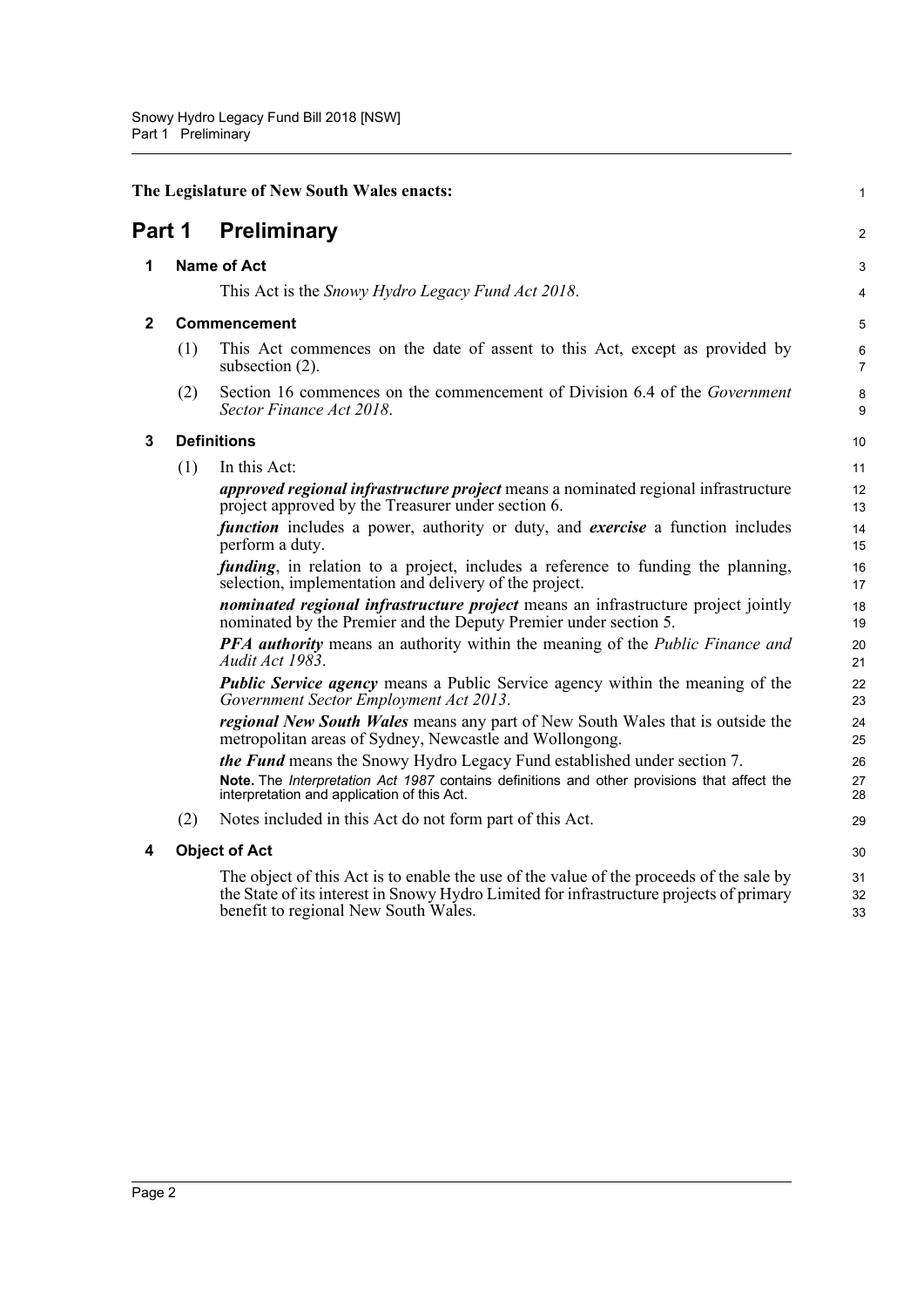#### <span id="page-6-2"></span><span id="page-6-1"></span><span id="page-6-0"></span>**Part 2 Projects to be funded 5 Premier and Deputy Premier may jointly nominate infrastructure projects** (1) The Premier and Deputy Premier may jointly nominate infrastructure projects for funding under this Act. (2) The Premier and Deputy Premier may jointly nominate an infrastructure project if they consider that the project will improve economic development in regional New South Wales and will primarily benefit regional New South Wales. (3) A project that is part of a larger infrastructure project may be nominated if that part meets the criteria for nomination. (4) The Premier or Deputy Premier is to notify the Treasurer in writing of any joint nomination of a project. **6 Treasurer to approve funding** (1) An infrastructure project jointly nominated by the Premier and Deputy Premier is not eligible for funding under this Act unless it is approved by the Treasurer. (2) In determining whether to approve funding under this Act for a nominated regional infrastructure project, the Treasurer is to take into account whether funding the project under this Act is consistent with the purpose of the Fund. (3) Subsection (2) does not limit the matters that the Treasurer may take into account in determining whether to approve funding under this Act for a nominated regional infrastructure project. 1  $\overline{2}$ 3 4 5 6 7 8 9 10 11 12 13 14 15 16 17 18 19 20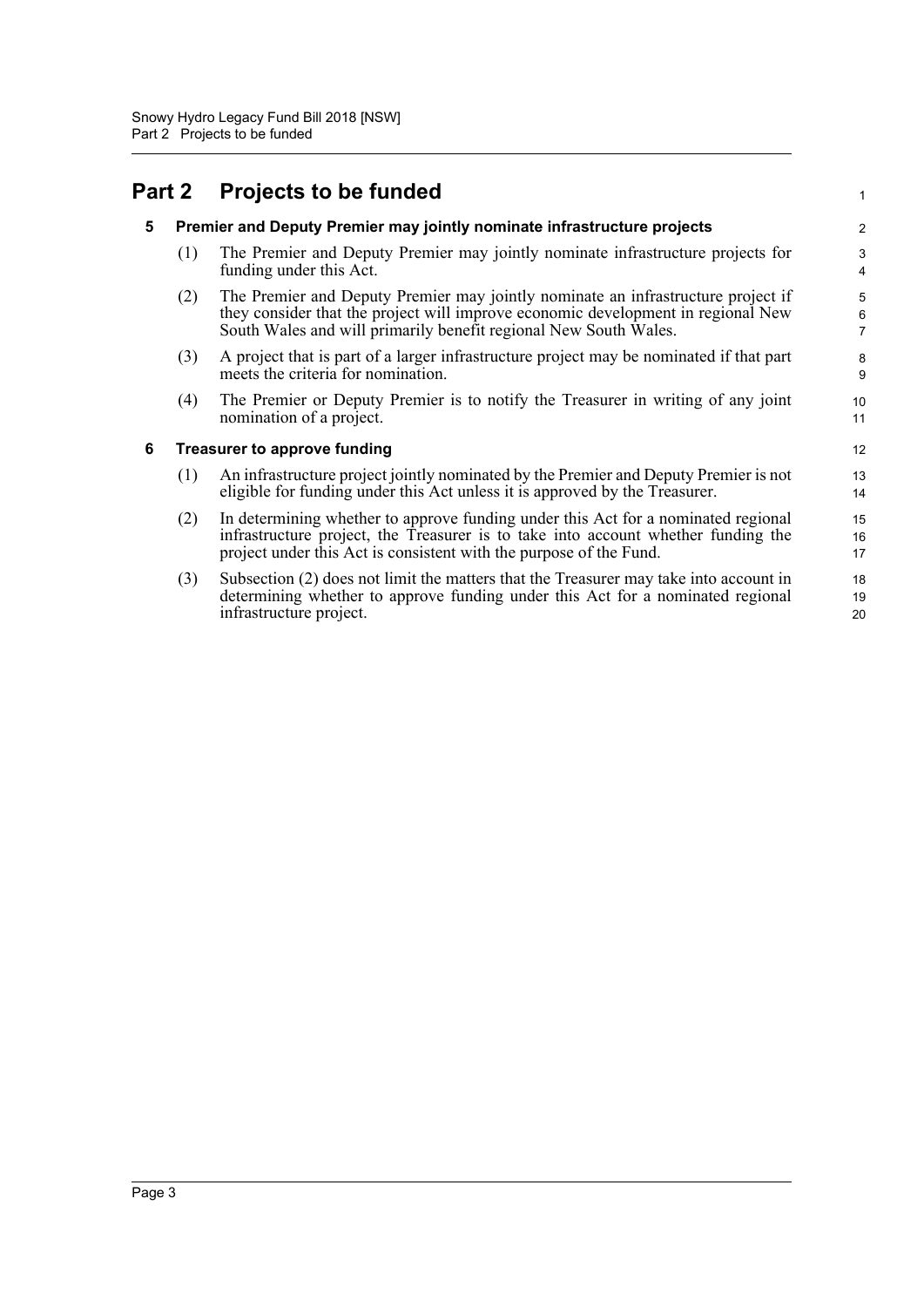<span id="page-7-5"></span><span id="page-7-4"></span><span id="page-7-3"></span><span id="page-7-2"></span><span id="page-7-1"></span><span id="page-7-0"></span>

| Part 3 |                                             |                                                                                                                                                                                                      | <b>Snowy Hydro Legacy Fund</b>                                                                                                                                                                                                                                   | 1                                 |
|--------|---------------------------------------------|------------------------------------------------------------------------------------------------------------------------------------------------------------------------------------------------------|------------------------------------------------------------------------------------------------------------------------------------------------------------------------------------------------------------------------------------------------------------------|-----------------------------------|
| 7      |                                             |                                                                                                                                                                                                      | <b>Establishment of Snowy Hydro Legacy Fund</b>                                                                                                                                                                                                                  | $\boldsymbol{2}$                  |
|        |                                             |                                                                                                                                                                                                      | A Snowy Hydro Legacy Fund is to be established in the Special Deposits Account.                                                                                                                                                                                  | 3                                 |
| 8      |                                             |                                                                                                                                                                                                      | <b>Purpose of Snowy Hydro Legacy Fund</b>                                                                                                                                                                                                                        | 4                                 |
|        | (1)                                         | The purpose of the Fund is to improve economic development in regional New South<br>Wales and, for that purpose, to fund infrastructure projects that primarily benefit<br>regional New South Wales. |                                                                                                                                                                                                                                                                  | $\sqrt{5}$<br>6<br>$\overline{7}$ |
|        | (2)                                         |                                                                                                                                                                                                      | It is the intention of Parliament that the total payments from the Fund for approved<br>regional infrastructure projects will be equivalent to the value of the proceeds of the<br>sale by the State of its interest in Snowy Hydro Limited to the Commonwealth. | 8<br>9<br>10                      |
| 9      |                                             |                                                                                                                                                                                                      | <b>Payments into Snowy Hydro Legacy Fund</b>                                                                                                                                                                                                                     | 11                                |
|        | (1)                                         |                                                                                                                                                                                                      | There is payable into the Fund the following:                                                                                                                                                                                                                    | 12                                |
|        |                                             | (a)                                                                                                                                                                                                  | all money appropriated by Parliament or advanced by the Treasurer for the<br>purposes of the Fund,                                                                                                                                                               | 13<br>14                          |
|        |                                             | (b)                                                                                                                                                                                                  | all money appropriated by Parliament for services that is used for the purpose<br>of funding an approved regional infrastructure project,                                                                                                                        | 15<br>16                          |
|        |                                             | (c)                                                                                                                                                                                                  | all money appropriated by Parliament to the Treasurer for the general purposes<br>of the Government (and not for the purposes of individual PFA authorities)<br>and directed by the Treasurer to be paid into the Fund,                                          | 17<br>18<br>19                    |
|        |                                             | (d)                                                                                                                                                                                                  | all money directed or authorised to be paid into the Fund by or under this or<br>any other Act or law.                                                                                                                                                           | 20<br>21                          |
|        | (2)                                         |                                                                                                                                                                                                      | To avoid doubt, money appropriated by Parliament before the commencement of this<br>section may be paid into the Fund.                                                                                                                                           | 22<br>23                          |
|        | (3)                                         |                                                                                                                                                                                                      | Money paid into the Fund under subsection $(1)(b)$ is taken to have been appropriated<br>out of the Consolidated Fund for the purposes of the Snowy Hydro Legacy Fund.                                                                                           | 24<br>25                          |
| 10     |                                             |                                                                                                                                                                                                      | <b>Payments from Snowy Hydro Legacy Fund</b>                                                                                                                                                                                                                     | 26                                |
|        |                                             |                                                                                                                                                                                                      | There is payable from the Fund the following:                                                                                                                                                                                                                    | 27                                |
|        |                                             | (a)                                                                                                                                                                                                  | any money required to fund all or any part of the cost of an approved regional<br>infrastructure project,                                                                                                                                                        | 28<br>29                          |
|        |                                             | (b)                                                                                                                                                                                                  | any money required to meet administrative expenses related to the Fund,                                                                                                                                                                                          | 30                                |
|        |                                             | (c)                                                                                                                                                                                                  | any money directed or authorised to be paid from the Fund by or under this or<br>any other Act or law.                                                                                                                                                           | 31<br>32                          |
| 11     | <b>Investment of money in Fund</b>          |                                                                                                                                                                                                      | 33                                                                                                                                                                                                                                                               |                                   |
|        | The Treasurer may invest money in the Fund: |                                                                                                                                                                                                      |                                                                                                                                                                                                                                                                  | 34                                |
|        |                                             | (a)                                                                                                                                                                                                  | in such manner as may be authorised by the Public Authorities (Financial<br>Arrangements) Act 1987, or                                                                                                                                                           | 35<br>36                          |
|        |                                             | (b)                                                                                                                                                                                                  | if that Act does not confer power on the Treasurer to invest the money, in any<br>other manner approved by the Treasurer.                                                                                                                                        | 37<br>38                          |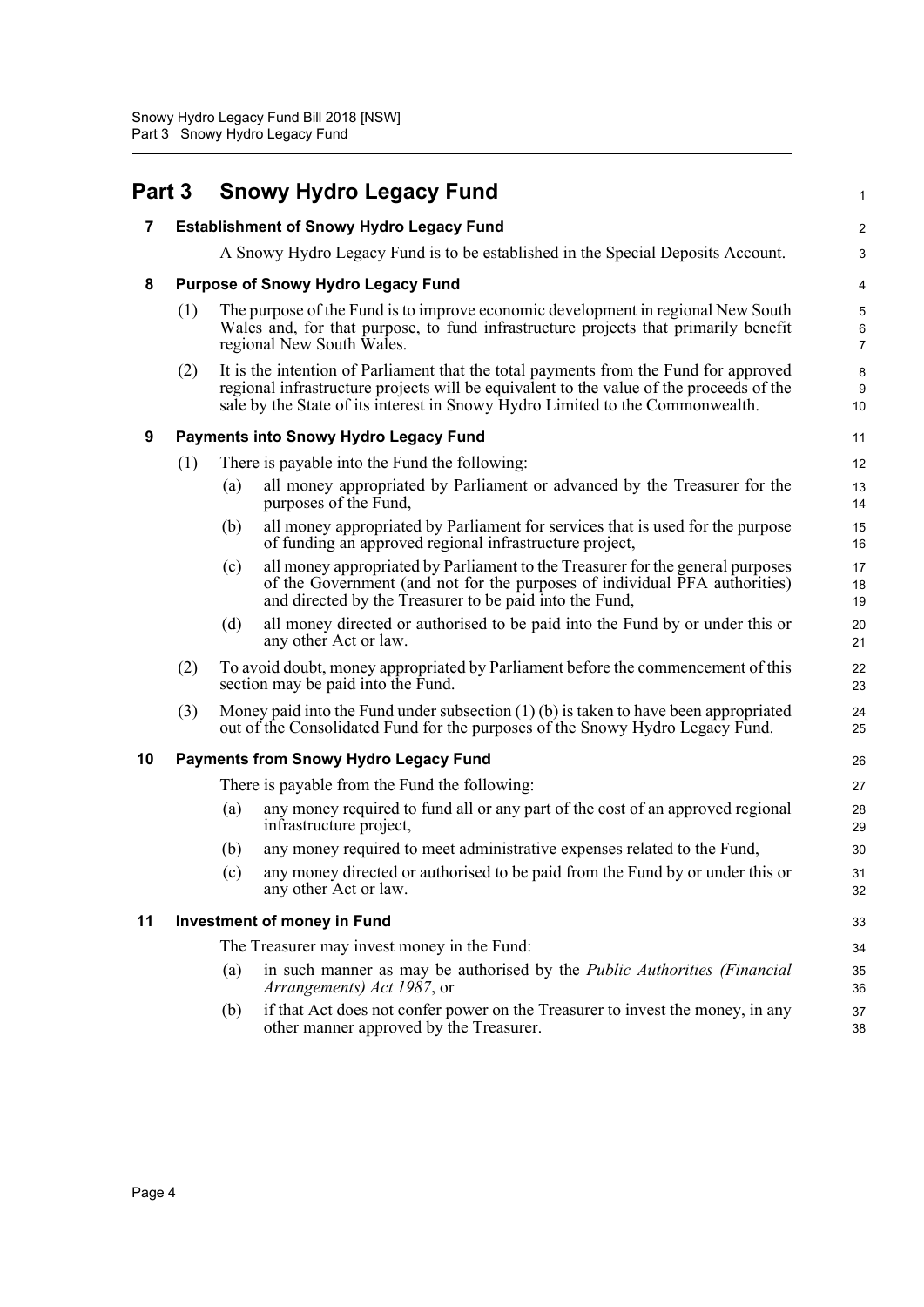<span id="page-8-5"></span><span id="page-8-4"></span><span id="page-8-3"></span><span id="page-8-2"></span><span id="page-8-1"></span><span id="page-8-0"></span>

| Part 4 |                                                                                                                  | <b>Miscellaneous</b>                  |                                                                                                                                                                                                                                                                     | $\mathbf{1}$         |  |  |
|--------|------------------------------------------------------------------------------------------------------------------|---------------------------------------|---------------------------------------------------------------------------------------------------------------------------------------------------------------------------------------------------------------------------------------------------------------------|----------------------|--|--|
| 12     |                                                                                                                  | <b>Delegation</b>                     |                                                                                                                                                                                                                                                                     |                      |  |  |
|        |                                                                                                                  |                                       | The Premier, the Deputy Premier or the Treasurer may delegate the exercise of any<br>of their functions under this Act (other than this power of delegation) to:                                                                                                    | 3<br>4               |  |  |
|        |                                                                                                                  | (a)                                   | the head of a Public Service agency, or                                                                                                                                                                                                                             | 5                    |  |  |
|        |                                                                                                                  | (b)                                   | any other person employed in a Public Service agency.                                                                                                                                                                                                               | 6                    |  |  |
| 13     |                                                                                                                  | <b>Annual report relating to Fund</b> |                                                                                                                                                                                                                                                                     |                      |  |  |
|        | (1)                                                                                                              |                                       | The Treasurer is to publish information annually detailing payments from the Fund<br>in the previous year (being a year commencing on 1 July).                                                                                                                      | 8<br>9               |  |  |
|        | (2)                                                                                                              | Treasurer.                            | The Treasurer may publish the information in any form or manner determined by the                                                                                                                                                                                   | 10<br>11             |  |  |
| 14     |                                                                                                                  | <b>Act to bind Crown</b>              |                                                                                                                                                                                                                                                                     | $12 \overline{ }$    |  |  |
|        |                                                                                                                  | capacities.                           | This Act binds the Crown in right of New South Wales and, in so far as the legislative<br>power of the Parliament of New South Wales permits, the Crown in all its other                                                                                            | 13<br>14<br>15       |  |  |
| 15     | <b>Regulations</b>                                                                                               |                                       |                                                                                                                                                                                                                                                                     |                      |  |  |
|        |                                                                                                                  | Act.                                  | The Governor may make regulations, not inconsistent with this Act, for or with<br>respect to any matter that by this Act is required or permitted to be prescribed or that<br>is necessary or convenient to be prescribed for carrying out or giving effect to this | 17<br>18<br>19<br>20 |  |  |
| 16     | Amendment of this Act consequent on commencement of Division 6.4 of<br><b>Government Sector Finance Act 2018</b> |                                       |                                                                                                                                                                                                                                                                     |                      |  |  |
|        | (1)                                                                                                              | <b>Section 3 Definitions</b>          |                                                                                                                                                                                                                                                                     | 23                   |  |  |
|        |                                                                                                                  |                                       | Omit the definition of <b>PFA</b> authority from section $3(1)$ .                                                                                                                                                                                                   | 24                   |  |  |
|        |                                                                                                                  | Insert in alphabetical order:         |                                                                                                                                                                                                                                                                     | 25                   |  |  |
|        |                                                                                                                  |                                       | <b>GSF</b> agency has the same meaning as in the Government Sector<br>Finance Act 2018.                                                                                                                                                                             | 26<br>27             |  |  |
|        | (2)                                                                                                              |                                       | Section 9 Payments into Snowy Hydro Legacy Fund                                                                                                                                                                                                                     | 28                   |  |  |
|        |                                                                                                                  |                                       | Omit "PFA authorities" from section $9(1)(c)$ . Insert instead "GSF agencies".                                                                                                                                                                                      | 29                   |  |  |
|        | (3)                                                                                                              | <b>Section 11</b>                     |                                                                                                                                                                                                                                                                     | 30                   |  |  |
|        |                                                                                                                  |                                       | Omit the section. Insert instead:                                                                                                                                                                                                                                   | 31                   |  |  |
|        | 11<br><b>Investment of money in Fund</b>                                                                         |                                       |                                                                                                                                                                                                                                                                     |                      |  |  |
|        | The Treasurer may invest money in the Fund:                                                                      |                                       |                                                                                                                                                                                                                                                                     |                      |  |  |
|        |                                                                                                                  | (a)                                   | if the Minister administering this Act is a GSF agency for the<br>purposes of Part 6 of the Government Sector Finance Act 2018-<br>in any way that the Minister administering this Act is permitted<br>to invest money under that Part, or                          | 34<br>35<br>36<br>37 |  |  |
|        |                                                                                                                  | (b)                                   | if the Minister administering this Act is not a GSF agency for the<br>purposes of Part 6 of the Government Sector Finance Act 2018-<br>in any way approved by the Treasurer.                                                                                        | 38<br>39<br>40       |  |  |